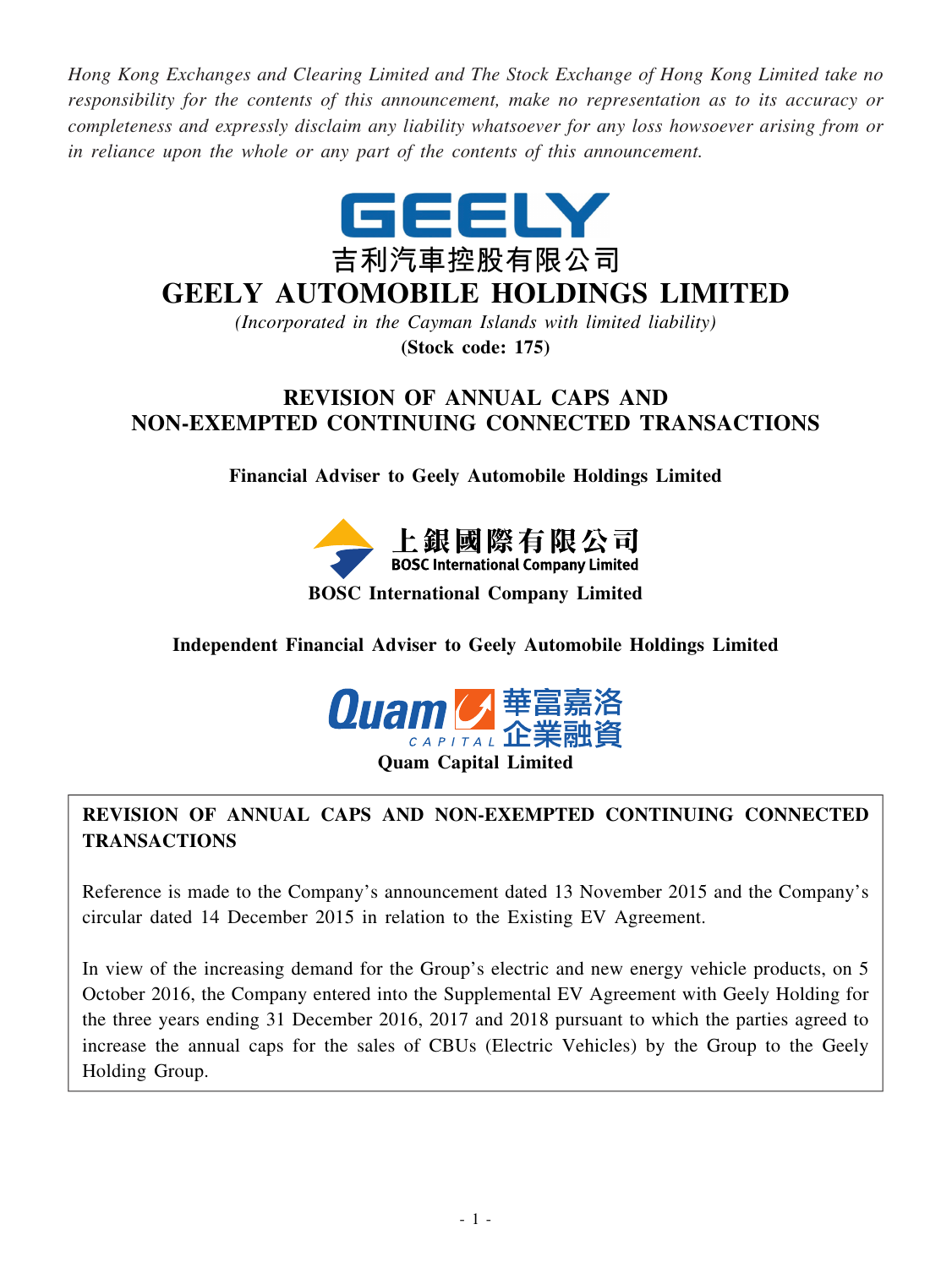## **LISTING RULES IMPLICATIONS**

Geely Holding is beneficially wholly-owned by Mr. Li and his associate. Mr. Li is an executive Director and a substantial Shareholder holding approximately 42.79% of the total issued share capital of the Company as at the date of this announcement. As such, Geely Holding is an associate of Mr. Li and a connected person of the Company for the purpose of the Listing Rules. Accordingly, the Supplemental EV Agreement constitutes continuing connected transactions for the Company and is subject to re-compliance with the requirements of the Listing Rules.

As the applicable percentage ratios of the proposed annual caps for the three years ending 31 December 2016, 2017 and 2018 for the transactions contemplated under the Supplemental EV Agreement (the "**Non-exempted Continuing Connected Transactions**") are expected to be higher than 5% on an annual basis, the Non-exempted Continuing Connected Transactions are subject to the reporting, annual review, announcement and Independent Shareholders' approval requirements under Chapter 14A of the Listing Rules.

Mr. Li, Mr. Yang Jian, Mr. Li Dong Hui, Daniel and Mr. An Cong Hui, each an executive Director, are considered to have material interests in the Non-exempted Continuing Connected Transactions by virtue of their interests and/or directorship in Geely Holding. As a result, Mr. Li, Mr. Yang Jian, Mr. Li Dong Hui, Daniel and Mr. An Cong Hui have abstained from voting on the Board resolutions for approving the transactions contemplated under the Supplemental EV Agreement and the adoption of the proposed annual caps.

Mr. Li and his associates together holding 3,783,099,000 Shares (representing approximately 42.79% of the total issued share capital of the Company), Mr. Yang Jian and his associates together holding 14,475,000 Shares (representing approximately 0.16% of the total issued share capital of the Company), Mr. Li Dong Hui, Daniel and his associates together holding 2,000,000 Shares (representing approximately 0.02% of the total issued share capital of the Company), and Mr. An Cong Hui and his associates together holding 15,380,000 Shares (representing approximately 0.17% of the total issued share capital of the Company) as at the date of this announcement, will all abstain from voting on the resolutions to be proposed at the EGM to approve the Non-exempted Continuing Connected Transactions (including the proposed annual caps).

An Independent Board Committee has been established to advise the Independent Shareholders on whether or not the Non-exempted Continuing Connected Transactions (and the proposed annual caps) are fair and reasonable and in the interests of the Company and the Independent Shareholders. Quam Capital Limited has been appointed as the independent financial adviser to advise the Independent Board Committee and the Independent Shareholders on the terms and conditions of the Non-exempted Continuing Connected Transactions (and the proposed annual caps).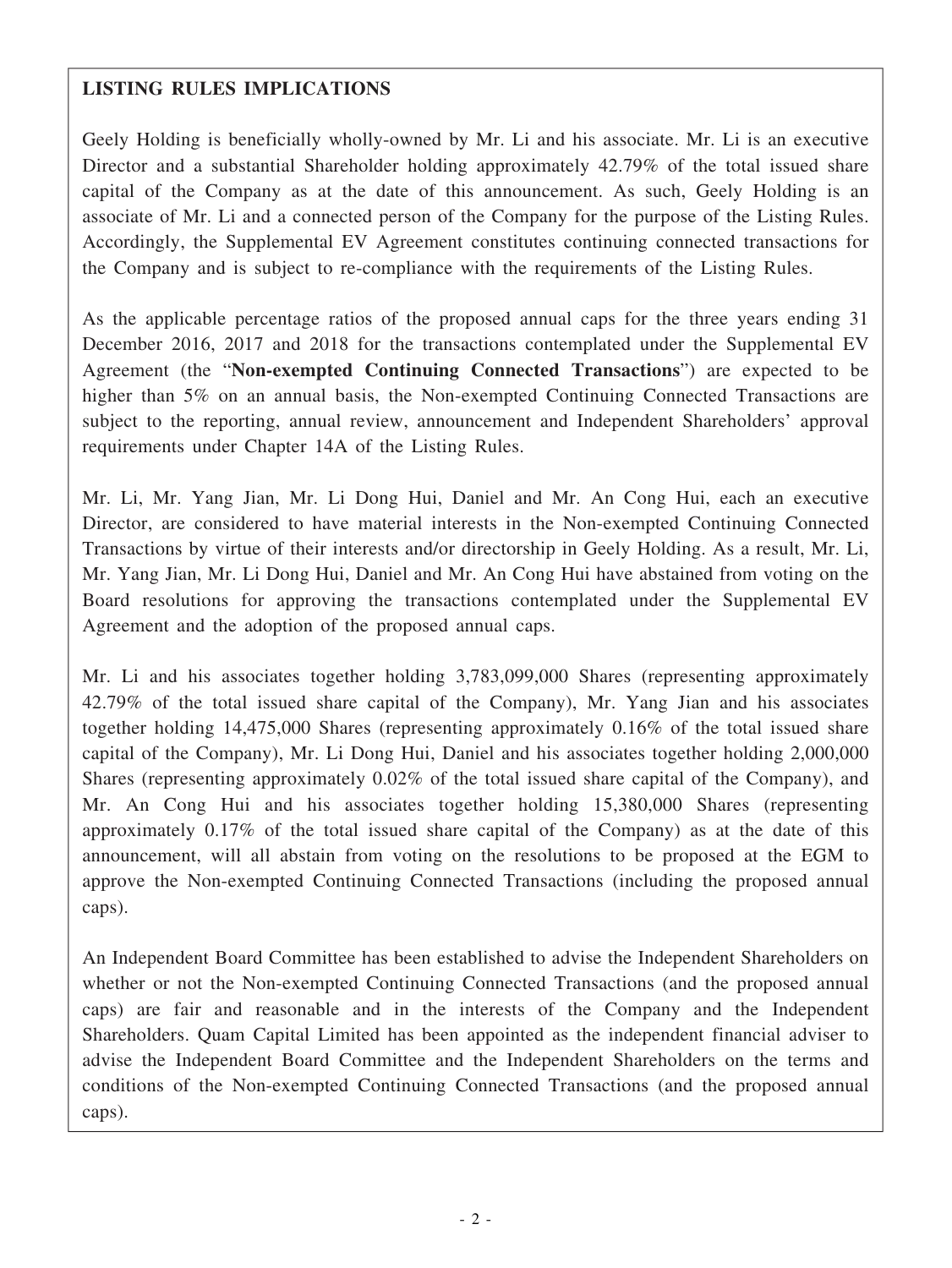A circular containing, *inter alia*, (a) further information about the Non-exempted Continuing Connected Transactions; (b) the letter of advice from Quam Capital Limited to the Independent Board Committee and the Independent Shareholders; (c) the recommendation from the Independent Board Committee; and (d) a notice of the EGM will be despatched to the Shareholders on or about 21 October 2016.

## **REVISION OF ANNUAL CAPS AND NON-EXEMPTED CONTINUING CONNECTED TRANSACTIONS**

The Supplemental EV Agreement is a supplemental agreement to the Existing EV Agreement.

#### **Supplemental EV Agreement**

Reference is made to the Company's announcement dated 13 November 2015 and the Company's circular dated 14 December 2015 in relation to the Existing EV Agreement. In view of the increasing demand for the Group's electric and new energy vehicle products, the Directors expect that the maximum transaction amounts under the Existing EV Agreement for the three years ending 31 December 2016, 2017 and 2018 will exceed their original annual caps, on 5 October 2016, the Company and Geely Holding entered into the Supplemental EV Agreement to revise upwards the original annual caps under the Existing EV Agreement for the three years ending 31 December 2016, 2017 and 2018. The information below sets out the key terms of the Existing EV Agreement and the Supplemental EV Agreement:

| Date:           | 5 October 2016                                                                                                                                                                                                                                                                                                                                                                                                  |
|-----------------|-----------------------------------------------------------------------------------------------------------------------------------------------------------------------------------------------------------------------------------------------------------------------------------------------------------------------------------------------------------------------------------------------------------------|
| Parties:        | The Company; and<br>Geely Holding                                                                                                                                                                                                                                                                                                                                                                               |
|                 | Geely Holding is an associate of Mr. Li and a connected person of<br>the Company for the purpose of the Listing Rules by virtue of the<br>fact that Geely Holding is wholly-owned by Mr. Li and his<br>associate, and Mr. Li is an executive Director and a substantial<br>Shareholder holding approximately 42.79% interest in the issued<br>share capital of the Company as at the date of this announcement. |
| Subject matter: | Pursuant to the Existing EV Agreement and the Supplemental EV<br>Agreement, the Group agreed to sell CBUs (Electric Vehicles) to<br>the Geely Holding Group.                                                                                                                                                                                                                                                    |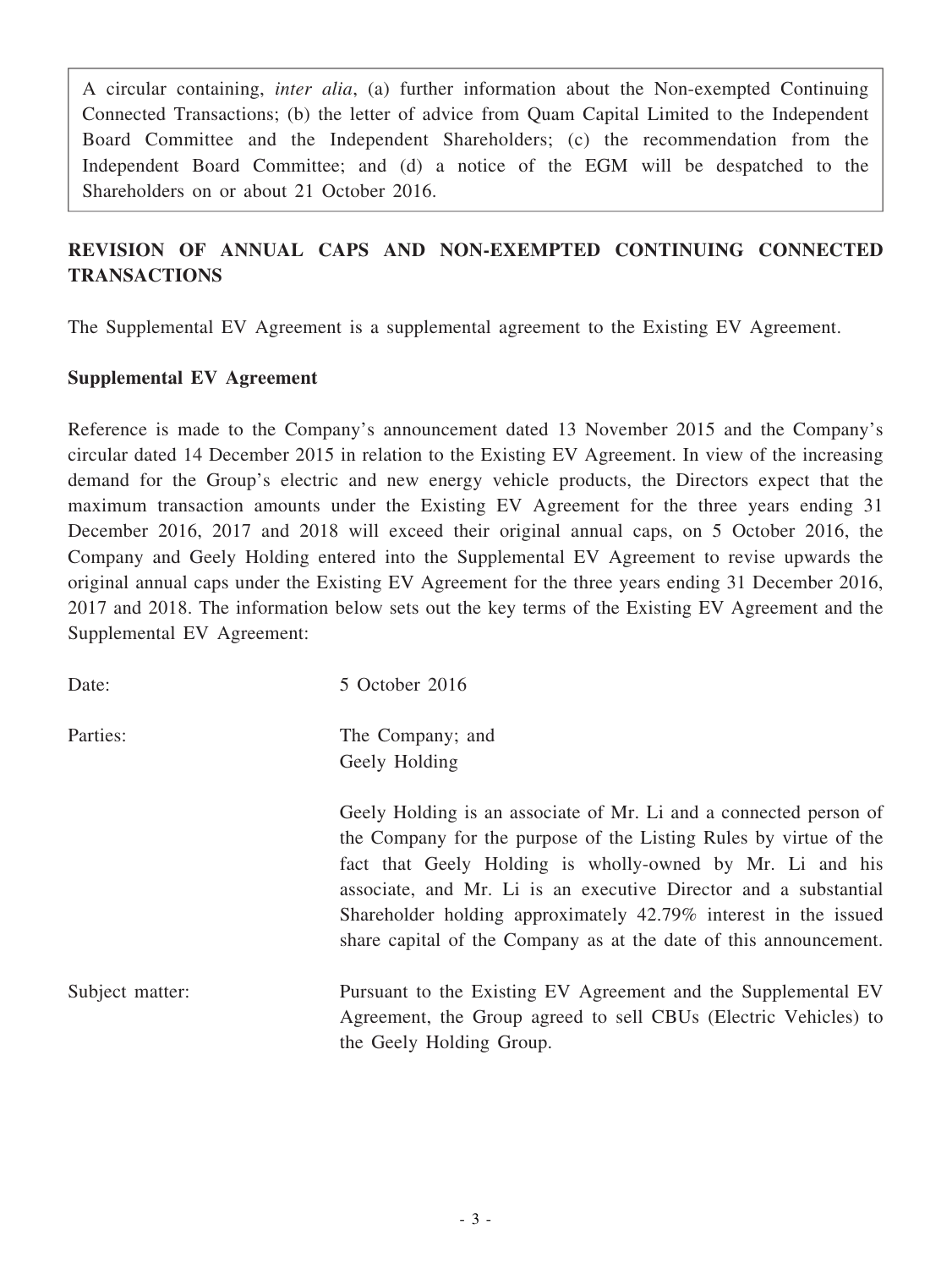The above activity will be conducted in the ordinary and usual course of business of the Company, on normal commercial terms and on terms not less favourable to the Company than terms available to or from (as appropriate) independent third parties to the Company.

Pricing basis: Pursuant to the Existing EV Agreement and the Supplemental EV Agreement, in respect of the sales of CBUs (Electric Vehicles) to the Geely Holding Group from the Group, the selling price of CBUs (Electric Vehicles) will be determined in accordance with the principle of (i) the sales of CBUs (Electric Vehicles) will be conducted on an arm's length basis and on normal commercial terms; and (ii) CBUs (Electric Vehicles) will be sold with reference to the prevailing market price of substantially similar products of the same period and at prices which are not lower than the prices at which the Group offers to other independent third party distributors.

> The prevailing market price of CBUs (Electric Vehicles) will be determined based on the following:

- (a) the price of the same or similar CBUs (Electric Vehicles) available to other independent third party distributors in the same or near region agreed on normal commercial terms and in the ordinary course of business; or
- (b) if (a) is not applicable, the price of the same or similar CBUs (Electric Vehicles) available to other independent third party distributors in the PRC agreed on normal commercial terms and in the ordinary course of business.

Terms: From the effective date of the Supplemental EV Agreement (i.e. satisfaction of condition precedent as detailed below) to 31 December 2018

Save for the increase in the annual caps for the three years ending 31 December 2016, 2017 and 2018, and the update of the condition precedent (as detailed below), the major terms of the Existing EV Agreement remain unchanged.

### **Condition precedent for the Supplemental EV Agreement**

Completion of the Supplemental EV Agreement is conditional upon the Company having complied with the requirements of the Listing Rules with regard to continuing connected transactions (including the approval of the Independent Shareholders at the EGM). If the above condition has not been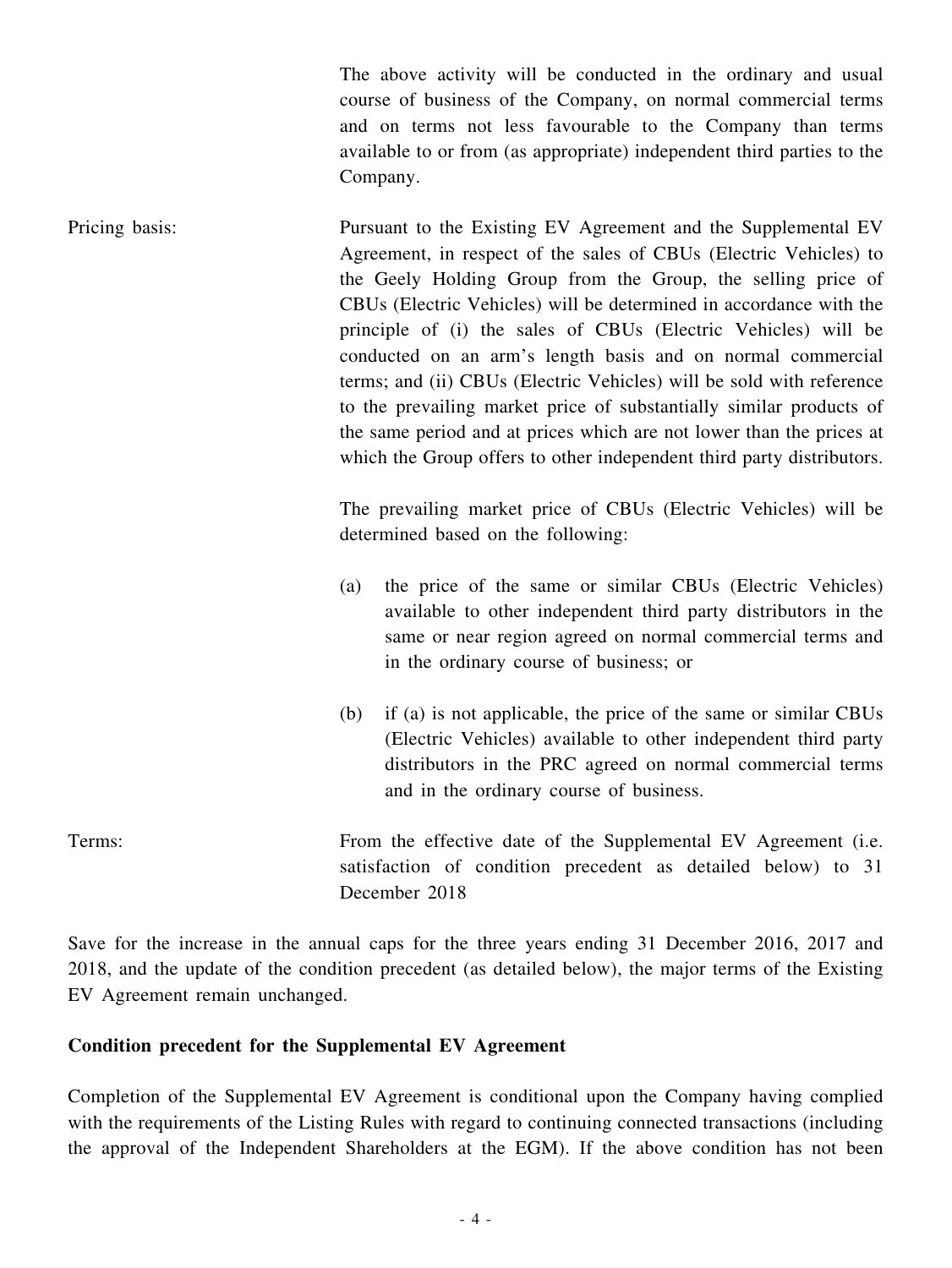fulfilled on or before 31 December 2016 (or such later date as the parties may agree in writing), the Supplemental EV Agreement will lapse and all the obligations and liabilities of the parties to the Supplemental EV Agreement will cease and terminate.

#### **Proposed annual caps**

The table below sets out the historical transaction amounts for the nine months ended 30 September 2016 under the Existing EV Agreement, the original annual caps announced on 13 November 2015 under the Existing EV Agreement, and the proposed annual caps for the sale of CBUs (Electric Vehicles) pursuant to the Supplemental EV Agreement for each of the three years ending 31 December 2016, 2017 and 2018:

|                                                                                                         | <b>Historical</b><br>transaction<br>amount for<br>the nine<br>months ended<br>30 September<br>2016<br>(Unaudited)<br><i>RMB'000</i> | Proposed annual caps for<br>the year ending 31 December |                |                |
|---------------------------------------------------------------------------------------------------------|-------------------------------------------------------------------------------------------------------------------------------------|---------------------------------------------------------|----------------|----------------|
|                                                                                                         |                                                                                                                                     | 2016                                                    | 2017           | 2018           |
|                                                                                                         |                                                                                                                                     | <b>RMB'000</b>                                          | <i>RMB'000</i> | <b>RMB'000</b> |
| Sale of CBUs (Electric Vehicles)<br>from the Group to the Geely<br>Holding Group                        | 978,587                                                                                                                             | 2,254,000                                               | 5,463,020      | 9,487,180      |
| Original annual cap amounts for the<br>three financial years ending 31<br>December 2018 announced on 13 |                                                                                                                                     |                                                         |                |                |
| November 2015                                                                                           |                                                                                                                                     | 1,000,000                                               | 2,000,000      | 4,000,000      |

As at the date of this announcement, the Group has suspended its sale of CBUs (Electric Vehicles) to the Geely Holding Group to avoid exceeding the original annual cap of RMB1 billion for the year ending 31 December 2016, and will resume such sale after obtaining Independent Shareholders' approval on the Supplemental EV Agreement at the EGM.

#### **Basis of determination of the proposed annual caps**

The revised annual caps have been determined by the Directors by reference to (i) the anticipated growth in sales of the existing model; (ii) the launch of new models in the coming years, which was not factored in when the original annual caps under the Existing EV Agreement was determined; and (iii) the projected selling price per electric and new energy vehicle to end customers, which are expected to remain stable for the three years ending 31 December 2016, 2017 and 2018.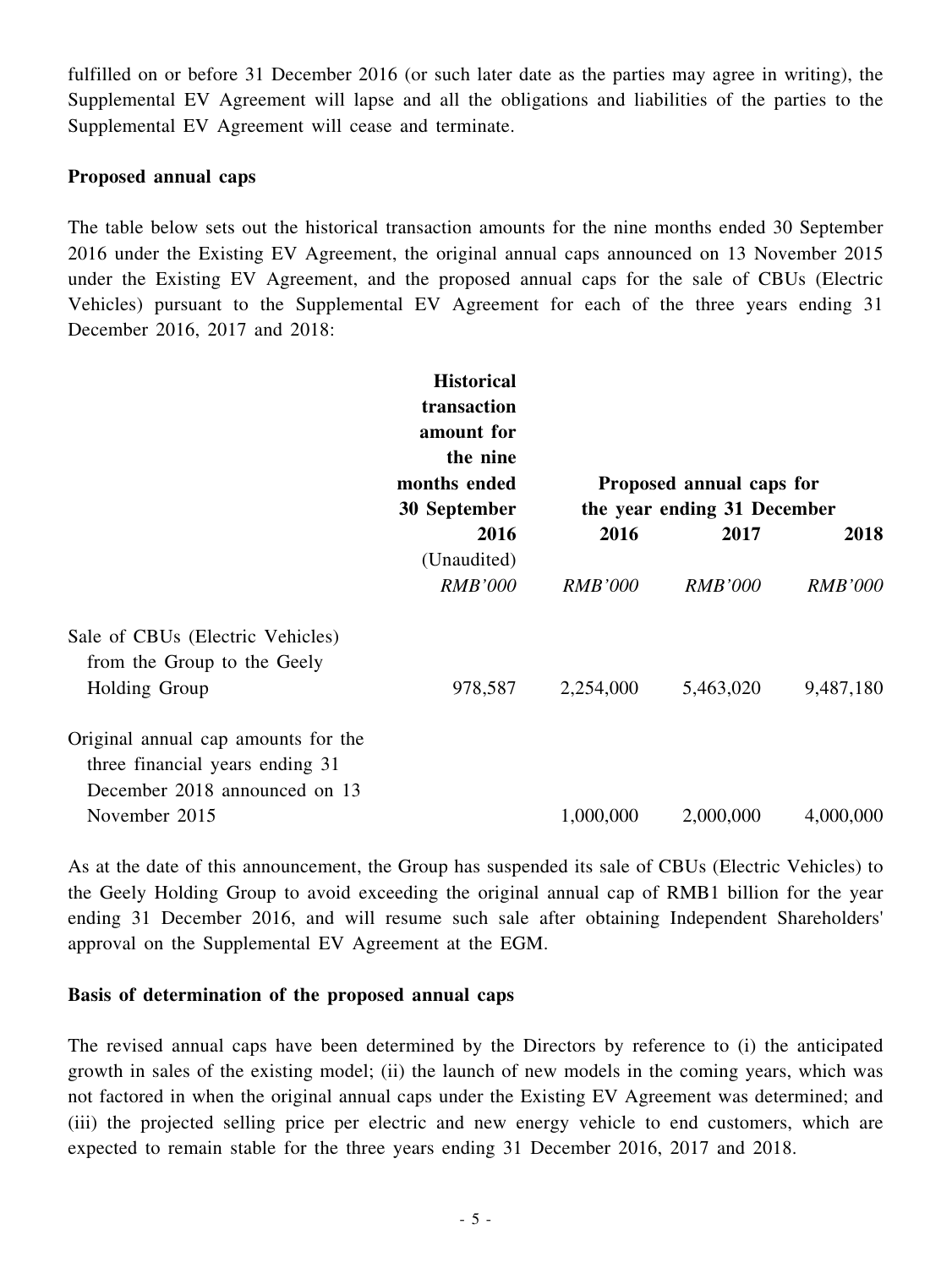The proposed annual cap for the year ending 31 December 2016 amounts to approximately RMB2.3 billion, which represents an increase of approximately 125.4% from the original annual caps of RMB1 billion. Such significant increase was due to the electric version of the "EC7" model achieving much better than expected sales performance during 2016. Up until 30 September 2016, its actual sales volume has already exceeded the original budgeted sales volume for the entire year 2016 when the original annual caps were determined (its actual selling price was not as high as originally budgeted though as the PRC government policies regarding subsidies for new energy vehicles in 2016 were not yet confirmed when the original annual caps under the Existing EV Agreement were determined). The electric version of the "EC7" model is expected to continue to achieve positive sales performance for the rest of the year 2016.

In addition to the continued positive sales performance contributed by the electric version of the "EC7" model for the two years ending 31 December 2017 and 2018, which is one of the key reasons behind the proposed annual caps representing over 100% increase from the original annual caps, the Group is also expecting to launch 3 new models in 2017 and another 3 new models in 2018. The Company did not plan on the launch of these new models when the original annual caps under the Existing EV Agreement were determined, and these new models are expected to contribute materially to the proposed annual caps for the two years ending 31 December 2017 and 2018.

The Directors (excluding the independent non-executive Directors whose views will be given after taking into account the advice from the Independent Financial Adviser) are of the view that the proposed annual caps of the Supplemental EV Agreement for the three years ending 31 December 2016, 2017 and 2018 are fair and reasonable and are in the interests of the Company and the Shareholders as a whole.

#### **INTERNAL CONTROL MEASURES IN RELATION TO PRICING**

In order to ensure that the aforesaid pricing basis for the Existing EV Agreement and the Supplemental EV Agreement is adhered to, the Company will continue to adopt the following internal control measures:

#### **The Existing EV Agreement and the Supplemental EV Agreement**

The Group will regularly monitor the expected selling price of electric and new energy vehicles and relevant cost items, which include mainly distribution costs, to ensure the fairness of the selling price of CBUs (Electric Vehicles). Moreover, the transactions contemplated under the Existing EV Agreement and the Supplemental EV Agreement will be supervised and monitored by the Group's general managers in charge to ensure both agreements are conducted on normal commercial terms and will not be prejudicial to the interests of the Company and its Independent Shareholders as a whole.

In relation to the aforesaid internal control measures for the Existing EV Agreement and the Supplemental EV Agreement, the internal audit department of the Group will regularly conduct assessment on the internal control measures for all continuing connected transactions to ensure such internal control measures have been adhered to and are effective. The independent non-executive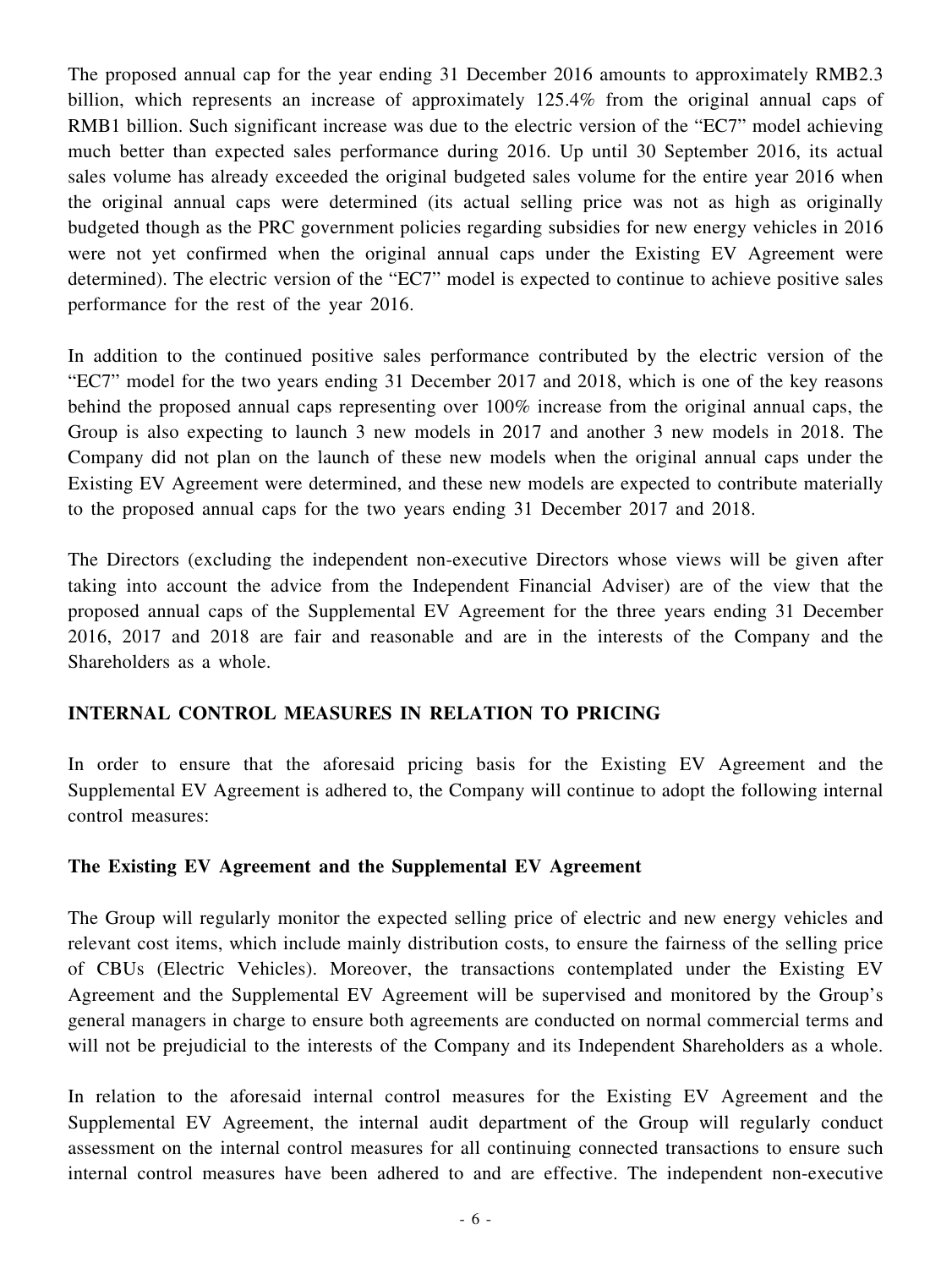Directors will also conduct review on all continuing connected transactions every year and confirm that the transactions have been entered into in the ordinary and usual course of business of the Group; on normal commercial terms or better; and according to the agreements governing them on terms that are fair and reasonable and in the interests of the Shareholders as a whole. The Company also engages its independent auditors to report on all continuing connected transactions every year. The independent auditors review and confirm whether all continuing connected transactions have been approved by the Board; were in accordance with the pricing policies of the relevant agreements governing the transactions; and have not exceeded the relevant annual caps.

The Board considers the results from the above reviews and takes action to further strengthen the internal control measures on all continuing connected transactions of the Group if necessary.

### **INFORMATION ON THE PARTIES**

The Group is principally engaged in the research and development, manufacturing and trading of automobiles, automobile parts and related automobile components, and investment holding.

Geely Holding and its subsidiaries are principally engaged in the sales of automobiles and related parts and components wholesale and retail businesses.

## **REASONS FOR AND BENEFITS OF THE PROPOSED TRANSACTIONS**

### **The Existing EV Agreement and the Supplemental EV Agreement**

With the increasing public awareness of environmental protection relating to saving fuel and reducing vehicle emission, major vehicles manufacturers are actively developing and promoting electric vehicles and hybrid vehicles. The Board has long recognised the development potential in the medium to high-end new energy vehicles market in the PRC, and hence, the Group started to commence production of electric version of the "EC7" model in 2015. With the electric version of the "EC7" model being launched to the market in 2016 in the PRC and the positive sales results this model has achieved within a short period of time in the market, the Group has decided to develop and launch other new energy vehicle models in the coming years. As such, it is expected that the annual caps under the Existing EV Agreement will not be sufficient to cater for such anticipated growth in sales in the coming years. The Group sells these vehicles through the Geely Holding Group as only certain subsidiaries of the Geely Holding Group are eligible to obtain the PRC government subsidies for the sale of electric and new energy vehicles. Hence, the sale of CBUs (Electric Vehicles) from the Group to the Geely Holding Group under the Existing EV Agreement and the Supplemental EV Agreement will facilitate the Group's sale of electric and new energy vehicles in the PRC. The Directors (excluding the independent non-executive Directors whose views will be given after taking into account the advice from the Independent Financial Adviser) consider that the above continuing connected transactions contemplated under the Existing EV Agreement and the Supplemental EV Agreement are beneficial to the Group as it would ensure a stable demand for the Company's products.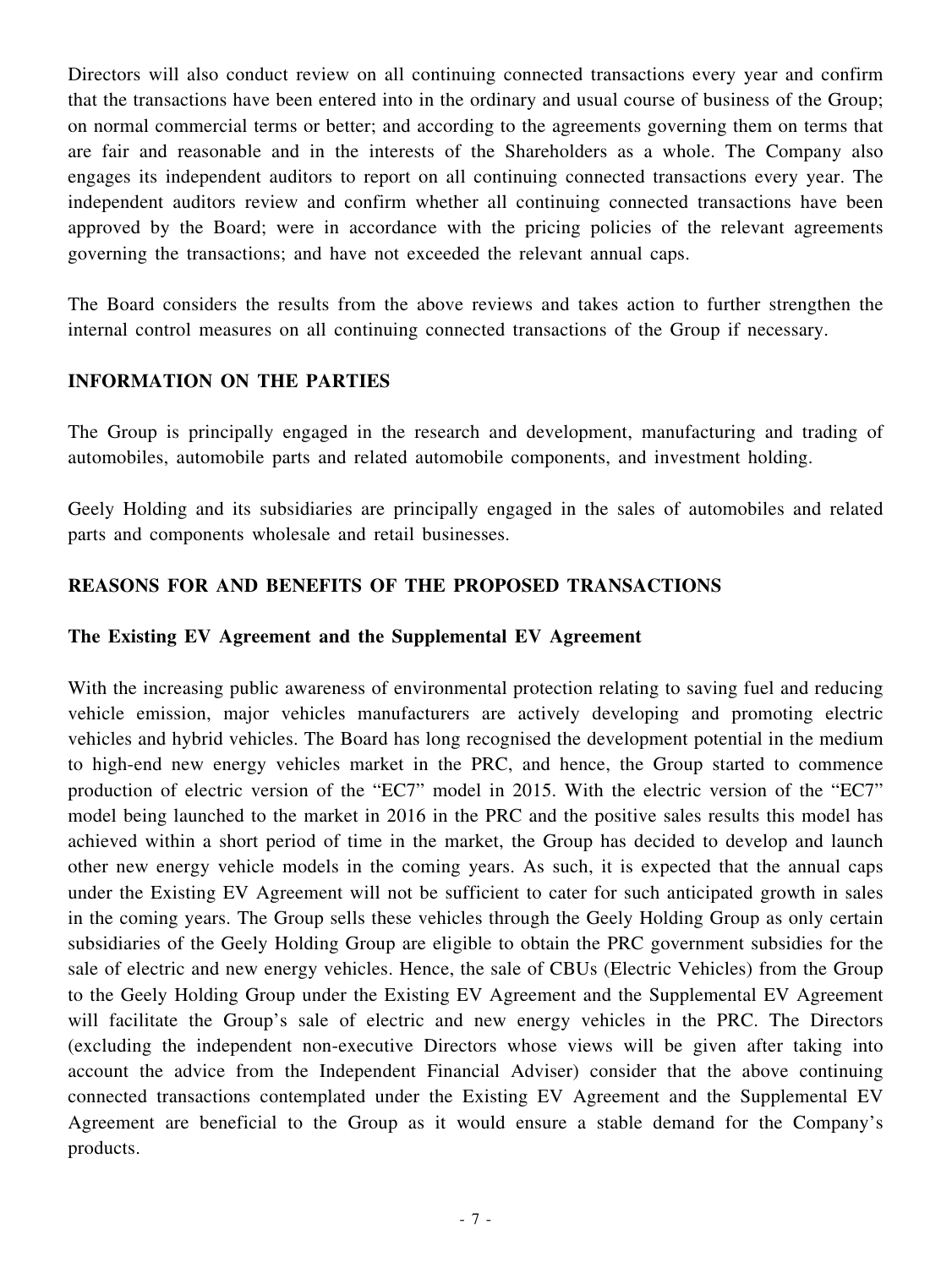## **LISTING RULES IMPLICATIONS**

Geely Holding is beneficially wholly-owned by Mr. Li and his associate. Mr. Li is an executive Director and a substantial Shareholder holding approximately 42.79% of the total issued share capital of the Company as at the date of this announcement. As such, Geely Holding is an associate of Mr. Li and a connected person of the Company for the purpose of the Listing Rules. Accordingly, the Supplemental EV Agreement constitutes continuing connected transactions for the Company and is subject to re-compliance with the requirements of the Listing Rules.

As the applicable percentage ratios of the proposed annual caps for the three years ending 31 December 2016, 2017 and 2018 for the transactions contemplated under the Non-exempted Continuing Connected Transactions are expected to be higher than 5% on an annual basis, the Nonexempted Continuing Connected Transactions are subject to the reporting, annual review, announcement and Independent Shareholders' approval requirements under Chapter 14A of the Listing Rules.

Mr. Li, Mr. Yang Jian, Mr. Li Dong Hui, Daniel and Mr. An Cong Hui, each an executive Director, are considered to have material interests in the Non-exempted Continuing Connected Transactions by virtue of their interests and/or directorship in Geely Holding. As a result, Mr. Li, Mr. Yang Jian, Mr. Li Dong Hui, Daniel and Mr. An Cong Hui have abstained from voting on the Board resolutions for approving the transactions contemplated under the Supplemental EV Agreement and the adoption of the proposed annual caps.

Mr. Li and his associates together holding 3,783,099,000 Shares (representing approximately 42.79%) of the total issued share capital of the Company), Mr. Yang Jian and his associates together holding 14,475,000 Shares (representing approximately 0.16% of the total issued share capital of the Company), Mr. Li Dong Hui, Daniel and his associates together holding 2,000,000 Shares (representing approximately 0.02% of the total issued share capital of the Company), and Mr. An Cong Hui and his associates together holding 15,380,000 Shares (representing approximately 0.17% of the total issued share capital of the Company) as at the date of this announcement, will all abstain from voting on the resolutions to be proposed at the EGM to approve the Non-exempted Continuing Connected Transactions (including the proposed annual caps).

An Independent Board Committee has been established to advise the Independent Shareholders on whether or not the Non-exempted Continuing Connected Transactions (and the proposed annual caps) are fair and reasonable and in the interests of the Company and the Independent Shareholders. Quam Capital Limited has been appointed as the independent financial adviser to advise the Independent Board Committee and the Independent Shareholders on the terms and conditions of the Non-exempted Continuing Connected Transactions (and the proposed annual caps).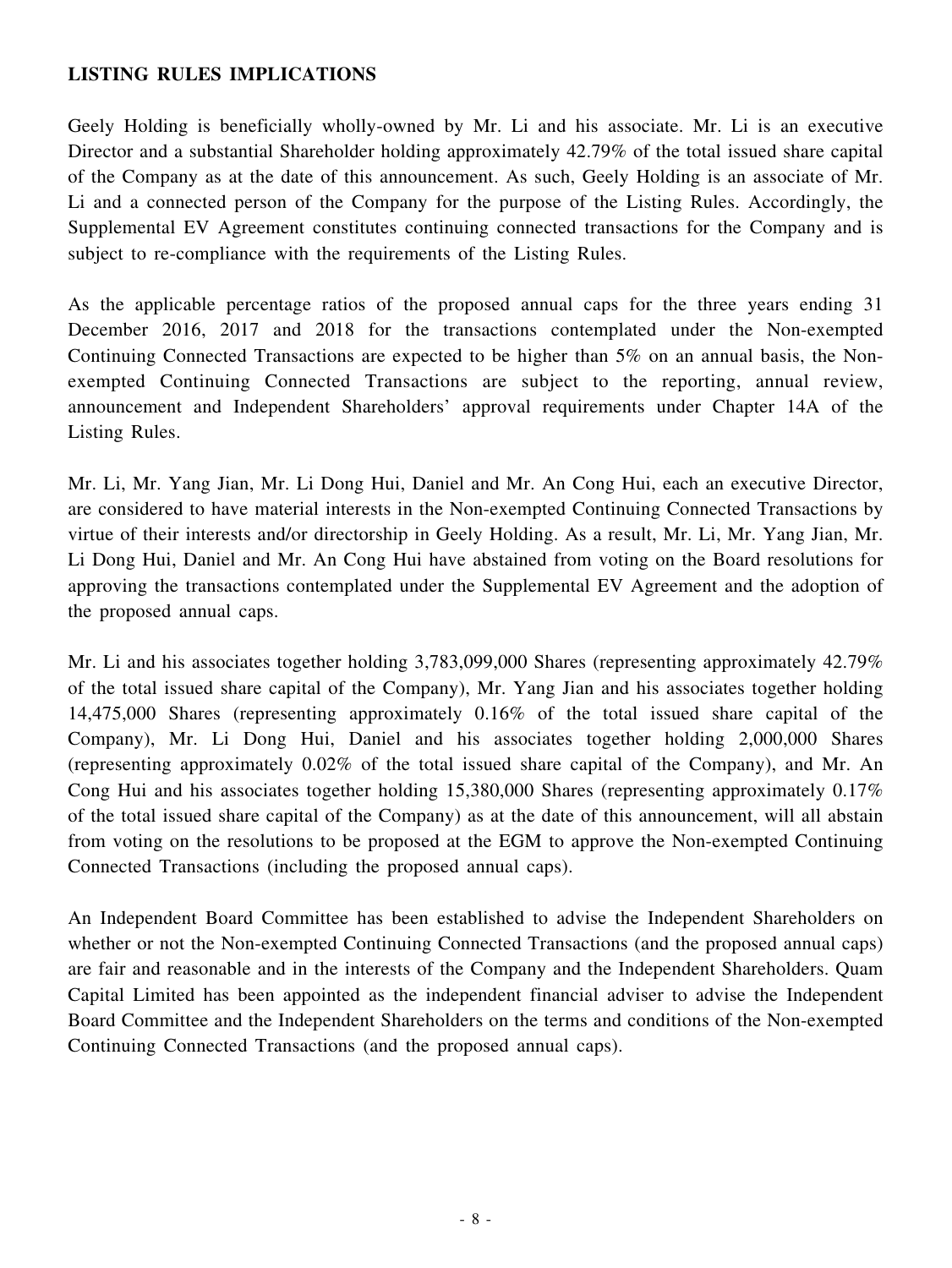### **GENERAL**

A circular containing, *inter alia*, (a) further information about the Non-exempted Continuing Connected Transactions; (b) the letter of advice from Quam Capital Limited to the Independent Board Committee and the Independent Shareholders; (c) the recommendation from the Independent Board Committee; and (d) a notice of the EGM will be despatched to the Shareholders on or about 21 October 2016.

### **DEFINITIONS**

In this announcement, the following expressions have the meanings set out below unless the context requires otherwise:

| "associates"             | has the meaning ascribed to it in the Listing Rules                                                                                                                                                                                                                                           |
|--------------------------|-----------------------------------------------------------------------------------------------------------------------------------------------------------------------------------------------------------------------------------------------------------------------------------------------|
| "Board"                  | the board of Directors                                                                                                                                                                                                                                                                        |
| "CBU (Electric Vehicle)" | Complete Buildup Unit for electric vehicle (電動整車), a complete<br>electric vehicle after the final assembly                                                                                                                                                                                    |
| "Company"                | Geely Automobile Holdings Limited, a company incorporated in<br>the Cayman Islands with limited liability whose shares are listed on<br>the main board of the Stock Exchange                                                                                                                  |
| "Director(s)"            | the director(s) of the Company                                                                                                                                                                                                                                                                |
| "EGM"                    | an extraordinary general meeting of the Company to be convened to<br>approve the Non-exempted Continuing Connected Transactions<br>(including the proposed annual caps)                                                                                                                       |
| "Existing EV Agreement"  | the master agreement dated 13 November 2015 entered into<br>between the Company and Geely Holding pursuant to which the<br>Group agreed to sell CBUs (Electric Vehicle) to the Geely Holding<br>Group, details of which are disclosed in the Company's<br>announcement dated 13 November 2015 |
| "Geely Holding"          | 浙江吉利控股集團有限公司(Zhejiang Geely Holding Group<br>Company Limited), a private limited liability company<br>incorporated in Zhejiang Province, the PRC, and is owned as to<br>90% by Mr. Li and as to 10% by Mr. Li Xing Xing, the son of Mr.<br>Li, respectively                                   |
| "Geely Holding Group"    | Geely Holding and its subsidiaries                                                                                                                                                                                                                                                            |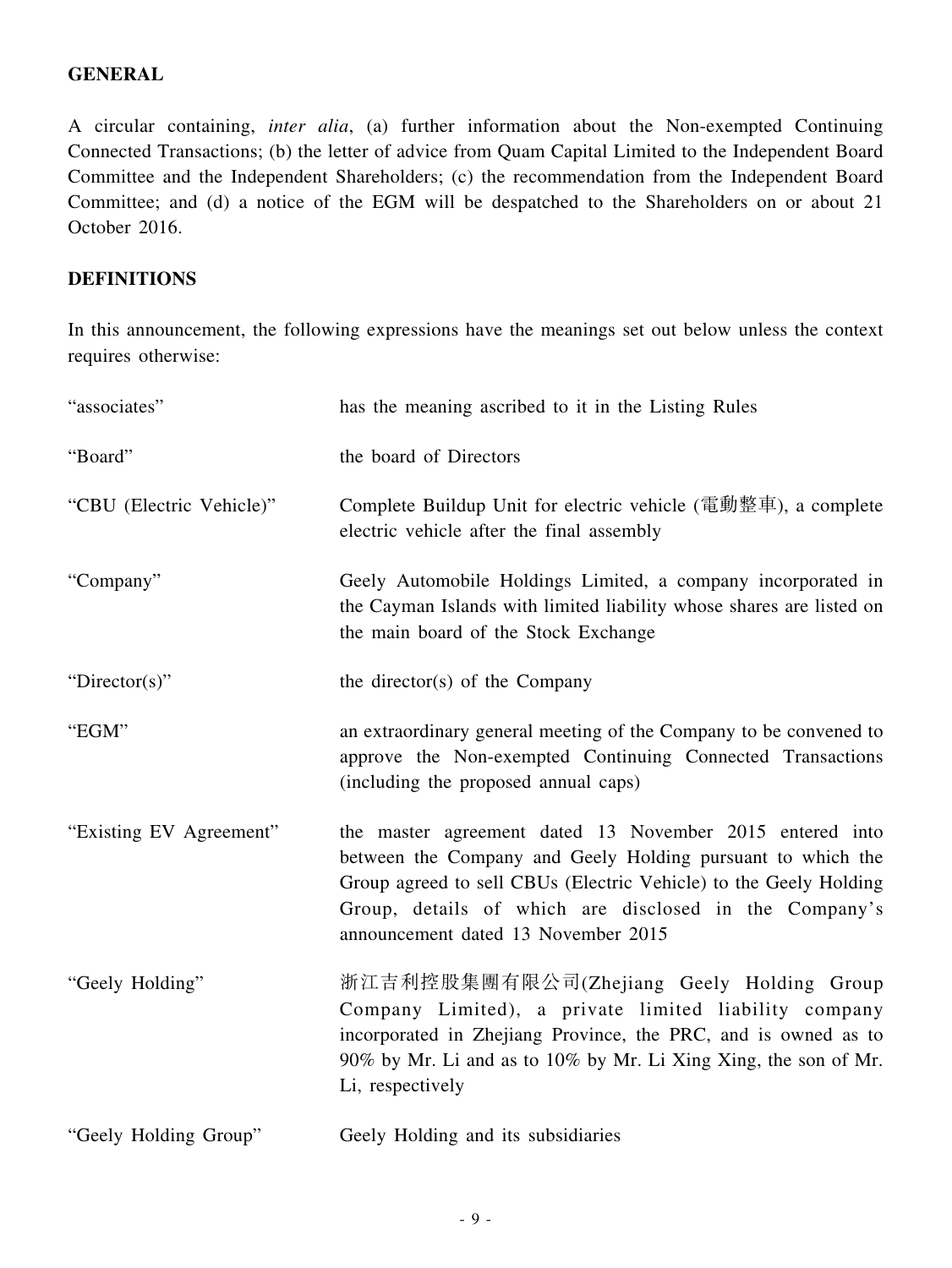| "Hong Kong"                                                     | the Hong Kong Special Administrative Region of the PRC                                                                                                                                                                                                                                                                                                                          |
|-----------------------------------------------------------------|---------------------------------------------------------------------------------------------------------------------------------------------------------------------------------------------------------------------------------------------------------------------------------------------------------------------------------------------------------------------------------|
| "Independent Board<br>Committee"                                | the independent committee of the Board, comprising only the<br>independent non-executive Directors, namely Mr. Lee Cheuk Yin,<br>Dannis, Mr. Yeung Sau Hung, Alex, Mr. An Qing Heng and Mr.<br>Wang Yang, established for the purpose of advising the<br>Independent Shareholders on the Non-exempted Continuing<br>Connected Transactions (including the proposed annual caps) |
| "Independent Shareholders"                                      | Shareholder(s) other than Mr. Li, Mr. Yang Jian, Mr. Li Dong Hui,<br>Daniel, Mr. An Cong Hui and their respective associates                                                                                                                                                                                                                                                    |
| "Listing Rules"                                                 | the Rules Governing the Listing of Securities on the Stock<br>Exchange                                                                                                                                                                                                                                                                                                          |
| "Mr. Li"                                                        | Mr. Li Shu Fu, an executive Director and a substantial Shareholder<br>holding 42.79% interest in the issued share capital of the Company<br>as at the date of this announcement                                                                                                                                                                                                 |
| "PRC"                                                           | the People's Republic of China (for the purpose of this<br>announcement, excluding Hong Kong, Macau Special<br>Administrative Region and Taiwan)                                                                                                                                                                                                                                |
| "Quam Capital Limited" or<br>"Independent Financial<br>Adviser" | Quam Capital Limited, a licensed corporation to carry out Type 6<br>regulated activity (advising on corporate finance) under the<br>Securities and Futures Ordinance in Hong Kong                                                                                                                                                                                               |
| "RMB"                                                           | Renminbi, the lawful currency of the PRC                                                                                                                                                                                                                                                                                                                                        |
| "Shareholders"                                                  | holders of shares of the Company                                                                                                                                                                                                                                                                                                                                                |
| "Supplemental EV<br>Agreement"                                  | the supplemental master agreement dated 5 October 2016 entered<br>into between the Company and Geely Holding as referred to under<br>the subsection headed "Supplemental EV Agreement" of the section<br>headed "Revision of Annual Caps and Non-Exempted Continuing<br>Connected Transactions" of this announcement                                                            |
| $``\%"$                                                         | Per cent.                                                                                                                                                                                                                                                                                                                                                                       |
|                                                                 | By order of the Board of<br><b>Geely Automobile Holdings Limited</b><br>David C.Y. Cheung                                                                                                                                                                                                                                                                                       |

*Company Secretary*